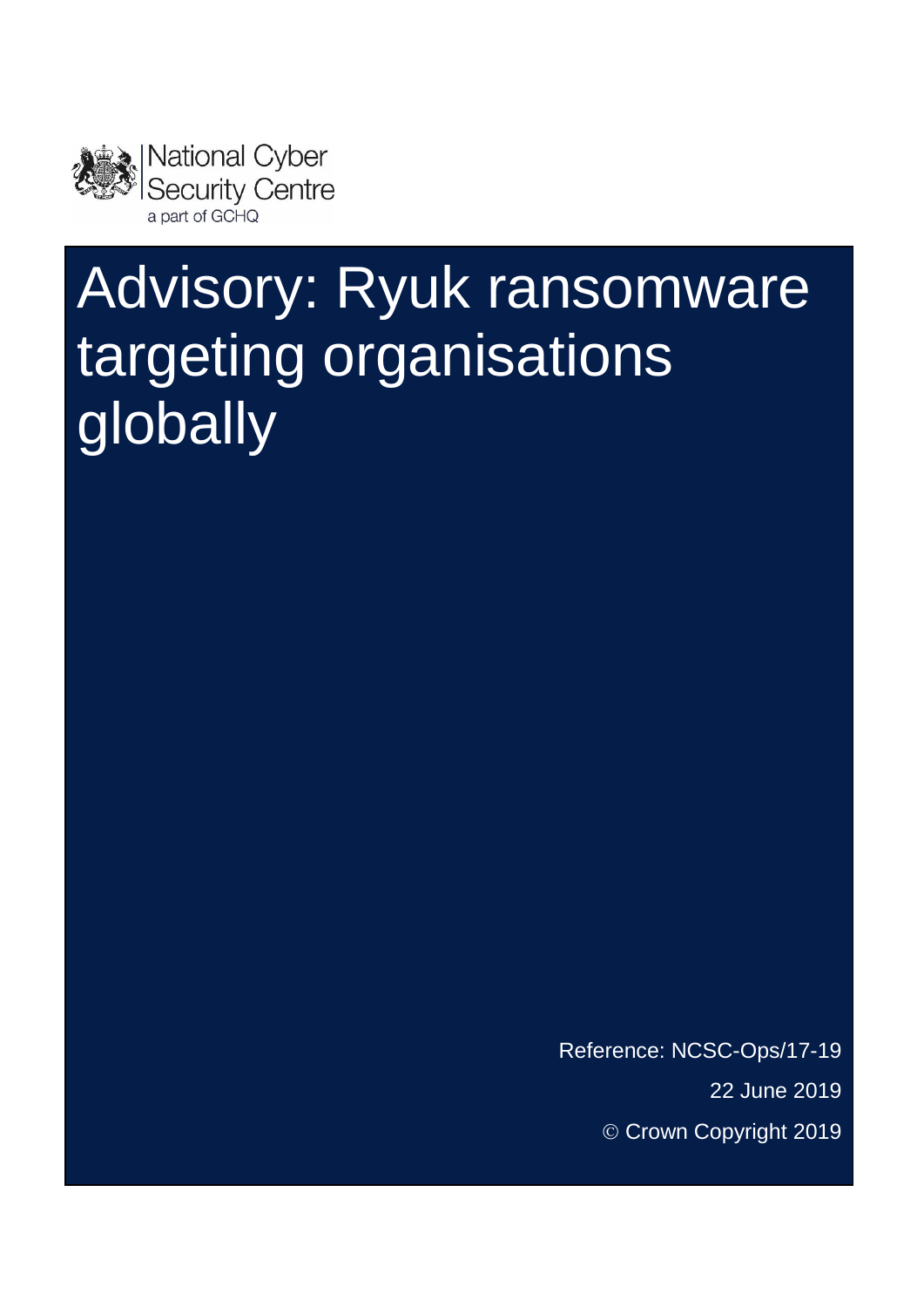#### **Introduction**

The NCSC is investigating current Ryuk ransomware campaigns targeting organisations globally, including in the UK. In some cases, Emotet and Trickbot infections have also been identified on networks targeted by Ryuk.

## **Details**

Ryuk was first seen in August 2018 and has been responsible for multiple attacks globally. Ryuk is a targeted ransomware where demands are set according to the victim's perceived ability to pay.

The Ryuk ransomware is often not observed until a period of time after the initial infection – ranging from days to months – which allows the actor time to carry out reconnaissance inside an infected network, identifying and targeting critical network systems and therefore maximising the impact of the attack.<sup>1</sup> But it may also offer the potential to mitigate against a ransomware attack before it occurs, if the initial infection is detected and remedied.

#### **Links to other malware**

Ryuk ransomware has been linked to other malware families, in particular the Emotet and Trickbot banking trojans, although it could also be dropped by other malware.

Emotet is a modular banking trojan first detected in 2014, and while it has its own capability, has been increasingly used as a dropper for other trojans, facilitating the deployment of other threats.<sup>2</sup>

Trickbot, which has been targeting victims since late 2016, employs browser manipulation techniques to facilitate data theft with the aim of accessing the victims' various online accounts in order to enable further fraud and generate financial revenue for the operators.

According to industry reporting, when a Ryuk infection occurs, Emotet is commonly observed distributing Trickbot as part of the infection chain. Trickbot subsequently deploys additional post-exploitation tooling to enable their operations, including Mimikatz and PowerShell Empire modules. These facilitate credential harvesting, remotely monitoring of the victim's workstation, and performing lateral movement to other machines within a network.

This initial infection enables the attacker to assess whether the machine presents a ransomware opportunity, and if so, to deploy Ryuk.<sup>3</sup>

The relationship between these threats is modular in nature: Emotet drops other implants; Trickbot has been distributed by other methods. It is however possible that Ryuk could be deployed through an infection chain other than that detailed here.

1

<sup>3</sup> [https://blog.kryptoslogic.com/malware/2019/01/10/dprk-emotet.html,](https://blog.kryptoslogic.com/malware/2019/01/10/dprk-emotet.html) 

<sup>1</sup> <https://www.techradar.com/uk/news/ryuk-ransomware-targets-big-businesses>

<sup>2</sup> <https://www.us-cert.gov/ncas/alerts/TA18-201A>

<https://www.cybereason.com/blog/one-two-punch-emotet-trickbot-and-ryuk-steal-then-ransom-data>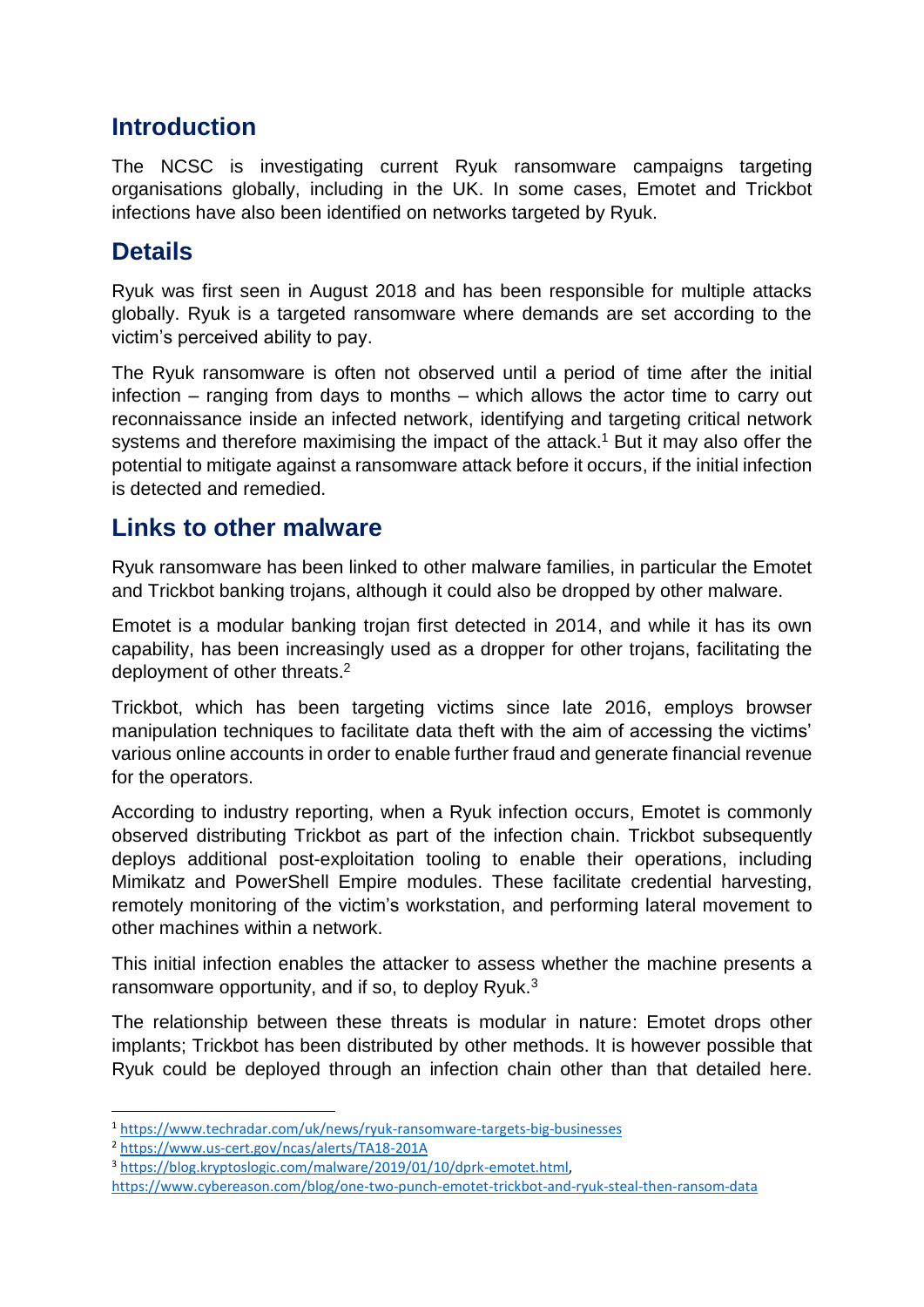Access to compromised machines can be sold to other criminal operators at any stage in this process, either as a facilitated deployment, or through the sale of credentials for the compromised network (e.g. for RDP access).

#### **Ryuk functionality**

Ryuk is a persistent infection. The malware's installer will attempt to stop certain antimalware software and install the appropriate version of Ryuk depending on a system's architecture.

The Ryuk ransomware itself does not contain the ability to move laterally within a network, hence the reliance on access via a primary infection, but it does however have the ability to enumerate network shares and encrypt those it can access. This, coupled with the ransomware's use of anti-forensic recovery techniques (such as manipulating the virtual shadow copy), is a technique to make recovering from backups difficult.

All non-executable files across the system will be encrypted and will be renamed with the .ryk file extension. A ransom note will be dropped in each processed folder with the name RyukReadMe (.html or .txt).

#### **Indicators of compromise**

Indicators of compromise (IOCs) for threats associated with Ryuk ransomware deployments can be found in the Appendix.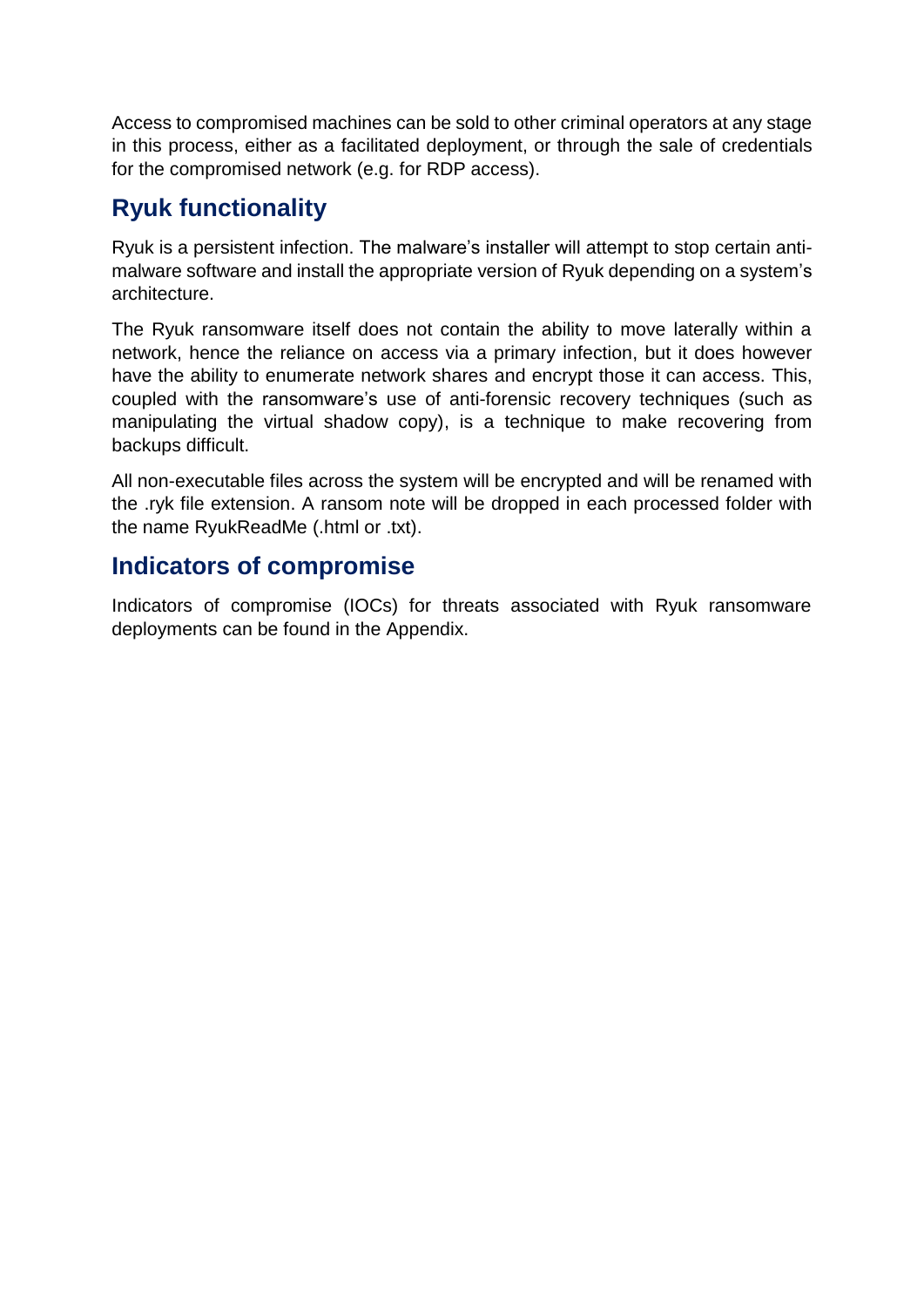#### **Mitigation**

The NCSC publishes guidance that explains how to **defend your organisation from ransomware.** You should prioritise:

- keeping safe backups of important files
- defending your systems from malware and

remembering that paying the ransom may not get your data back.

See NCSC Guidance:

<https://www.ncsc.gov.uk/guidance/protecting-your-organisation-ransomware> <https://www.ncsc.gov.uk/guidance/mitigating-malware> <https://www.ncsc.gov.uk/guidance/backing-your-data>

The most effective mitigations for ransomware and other malware will include a defencein-depth approach that makes it more difficult to successfully deploy malware, and reduce the impact and spread of a successful infection. We therefore recommend that longer-term, you should seek to:

• **Protect your devices and networks by keeping them up to date**: use the latest supported versions, apply security patches promptly, use anti-virus and scan regularly to guard against known malware threats. This should include your operating system and productivity apps. Users with Office 365 licensing can use 'click to run' to keep their office applications seamlessly updated. See NCSC Guidance: [https://www.ncsc.gov.uk/guidance/mitigating-malware.](https://www.ncsc.gov.uk/guidance/mitigating-malware) If you cannot move off out-of-date platforms and applications straight away, there are short term steps you can take to improve your position. See NCSC Guidance: <https://www.ncsc.gov.uk/guidance/obsolete-platforms-security>

- **Whitelist applications**. If supported by your operating environment, consider whitelisting of permitted applications. This will help prevent malicious applications from running. See NCSC Guidance: [https://www.ncsc.gov.uk/collection/end-user](https://www.ncsc.gov.uk/collection/end-user-device-security/platform-specific-guidance/eud-security-guidance-windows-10-1809#whitelist)[device-security/platform-specific-guidance/eud-security-guidance-windows-10-](https://www.ncsc.gov.uk/collection/end-user-device-security/platform-specific-guidance/eud-security-guidance-windows-10-1809#whitelist) [1809#whitelist](https://www.ncsc.gov.uk/collection/end-user-device-security/platform-specific-guidance/eud-security-guidance-windows-10-1809#whitelist)
- **Use antivirus**. Keep any antivirus software up to date and consider use of a cloud-backed antivirus product. These provide better threat intelligence and more advanced analysis. Ensure that it is also capable of scanning MS Office macros if you have not disabled them. See NCSC Guidance:

<https://www.ncsc.gov.uk/guidance/macro-security-microsoft-office>

- **Use URI reputation services:** These are included with web browsers and antivirus to help detect malicious websites that distribute malware. See NCSC Guidance:<https://www.ncsc.gov.uk/guidance/mitigating-malware>
- **Implement architectural controls for network segregation and limit opportunity for lateral movement**. See NCSC Guidance: <https://www.ncsc.gov.uk/guidance/10-steps-network-security> <https://www.ncsc.gov.uk/collection/cyber-security-design-principles> <https://www.ncsc.gov.uk/guidance/preventing-lateral-movement>

• **Protect the management interfaces of your critical operational systems**. In particular, use browse-down architecture to prevent attackers easily gaining privileged access to your most vital assets. Remote management interfaces that use RDP should only be accessible from within a private network, using a VPN to access the network remotely. See NCSC blog post: [https://www.ncsc.gov.uk/blog](https://www.ncsc.gov.uk/blog-post/protect-your-management-interfaces)[post/protect-your-management-interfaces.](https://www.ncsc.gov.uk/blog-post/protect-your-management-interfaces)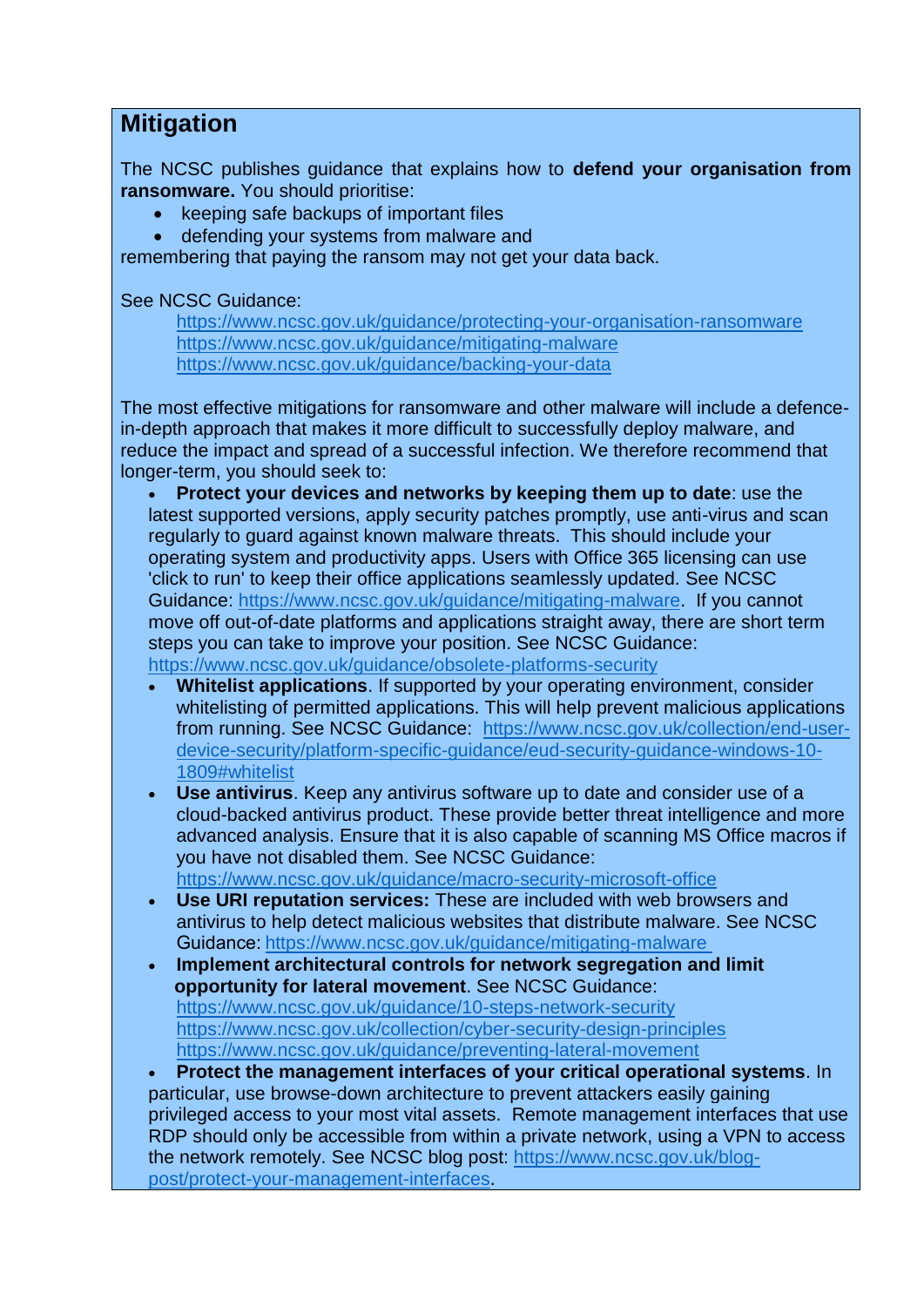**Set up a security monitoring capability** so you are collecting the data that will be needed to analyse network intrusions. See NCSC Guidance: [https://www.ncsc.gov.uk/guidance/introduction-logging-security-purposes.](https://www.ncsc.gov.uk/guidance/introduction-logging-security-purposes)

• **Review and refresh your incident management processes.** See NCSC

- Guidance: [https://www.ncsc.gov.uk/guidance/10-steps-incident-management.](https://www.ncsc.gov.uk/guidance/10-steps-incident-management)
- **Use multi-factor authentication (/2-factor authentication/two-step authentication) to reduce the impact of password compromises**. See NCSC guidance: [https://www.ncsc.gov.uk/guidance/multi-factor-authentication-online](https://www.ncsc.gov.uk/guidance/multi-factor-authentication-online-services)[services](https://www.ncsc.gov.uk/guidance/multi-factor-authentication-online-services) <https://www.ncsc.gov.uk/guidance/setting-two-factor-authentication-2fa>

**Layer phishing defences.** Detect and quarantine as many malicious email attachments and spam as possible, before they reach your end users. Multiple layers of defence will greatly cut the chances of a compromise. Your approach should **treat people as your first line of defence**. Tell staff how to report suspected phishing emails, and ensure they feel confident to do so. Investigate their reports promptly and thoroughly. Never punish users for clicking phishing links or opening attachments. See NCSC Guidance:<https://www.ncsc.gov.uk/phishing>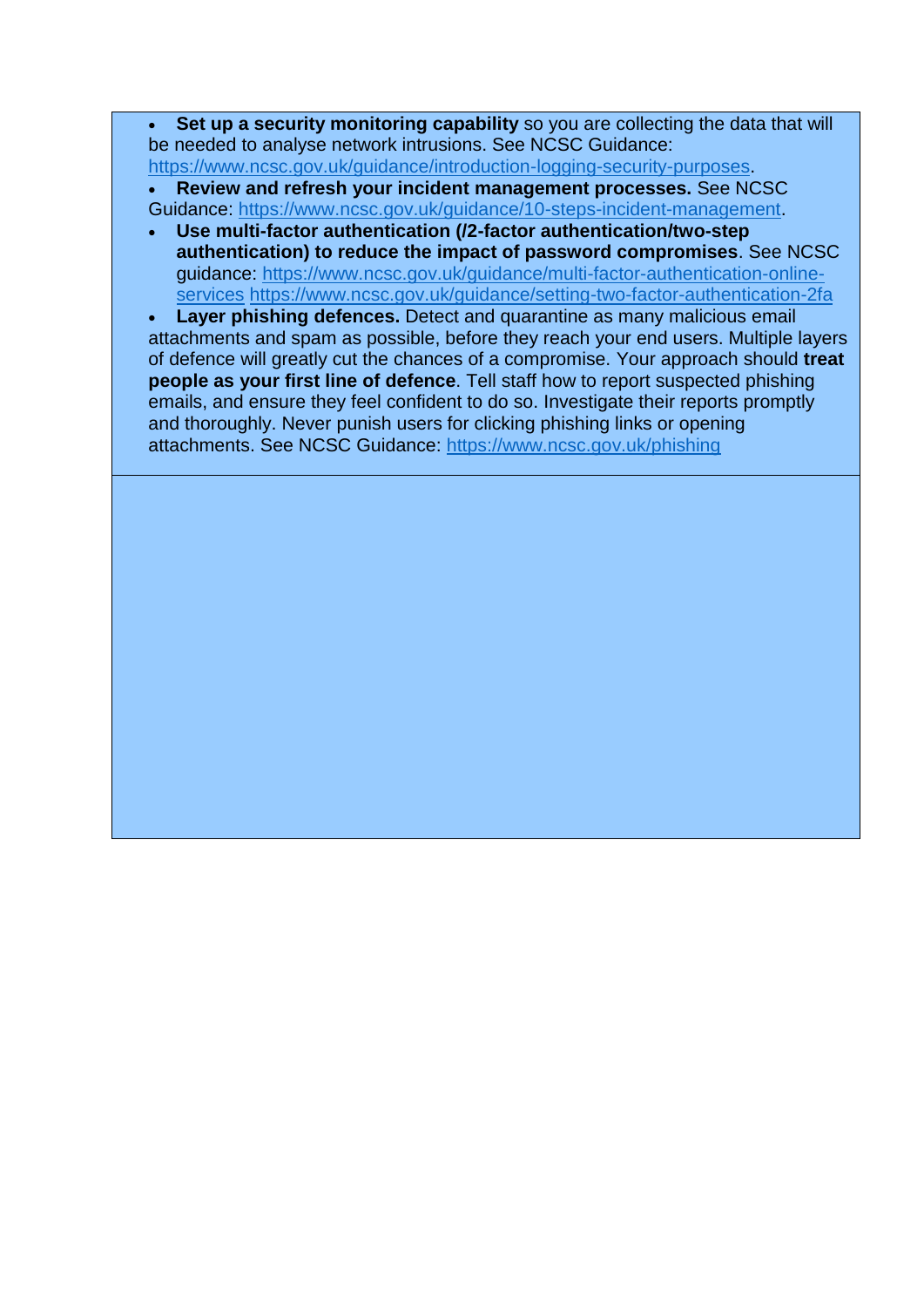## **Appendix**

### **PowerShell Empire**

Network traffic associated with PowerShell Empire beacons are observed as an HTTP request with the characteristics below. It is possible to use this to form log or IDS signatures for a platform. (Note that variations in the User Agent have been noted, but only in alterations to the white-space between the 'tokens').

```
GET <URI> HTTP/1.1
Cookie: session=<br/>base64 string>
User-Agent: Mozilla/5.0 (Windows NT 6.1; WOW64; Trident/7.0; 
rv:11.0) like Gecko
Host: <IP address>
```
The URI may be one of:

- /login/process.php
- /admin/get.php
- /news.php

The IOCs below are associated with recent PowerShell Empire activity. While the presence of these does not confirm Ryuk has also been deployed, they may help identify lateral movement, and should be investigated further:

| dcb432c5d056cc3bd3178cea44913b84 | MD5 hash |
|----------------------------------|----------|
| c512e140f8f884af26ab59c0b184dcef | MD5 hash |
| ca3f48cc8221830ed6b433fc7d776f9a | MD5 hash |

## **TrickBot**

The following IOCs are associated with recent Trickbot activity. While the presence of these does not confirm Ryuk has also been deployed, they may help identify precursor infections and lateral movement, and should be investigated further:

| 0146EAC3AEDCA01C0095A50BCE1B316D | MD5 hash    |
|----------------------------------|-------------|
| 0146eac3aedca01c0095a50bce1b316d | MD5 hash    |
| 200[.]107[.]59[.]130:449         | Attacker IP |
| $5$ [.] 196[.] 154[.] 93         | Attacker IP |
| 94 [.] 103 [.] 94 [.] 154        | Attacker IP |
| 186[.]42[.]186[.]202:449         | Attacker IP |
| 177[.]52[.]79[.]29:449           | Attacker IP |
| 187[.]8[.]169[.]10:449           | Attacker IP |
| 187[.]65[.]49[.]88:449           | Attacker IP |
| 200[.]83[.]49[.]141:449          | Attacker IP |
| 200[.]35[.]56[.]81:449           | Attacker IP |
| 177[.]183[.]194[.]194:449        | Attacker IP |
| 200[.]110[.]72[.]134:449         | Attacker IP |
| 186[.]248[.]163[.]198:449        | Attacker IP |
| 191[.]241[.]233[.]195:449        | Attacker IP |
| 187[.]95[.]32[.]18:449           | Attacker IP |
| 187[.]95[.]123[.]179:449         | Attacker IP |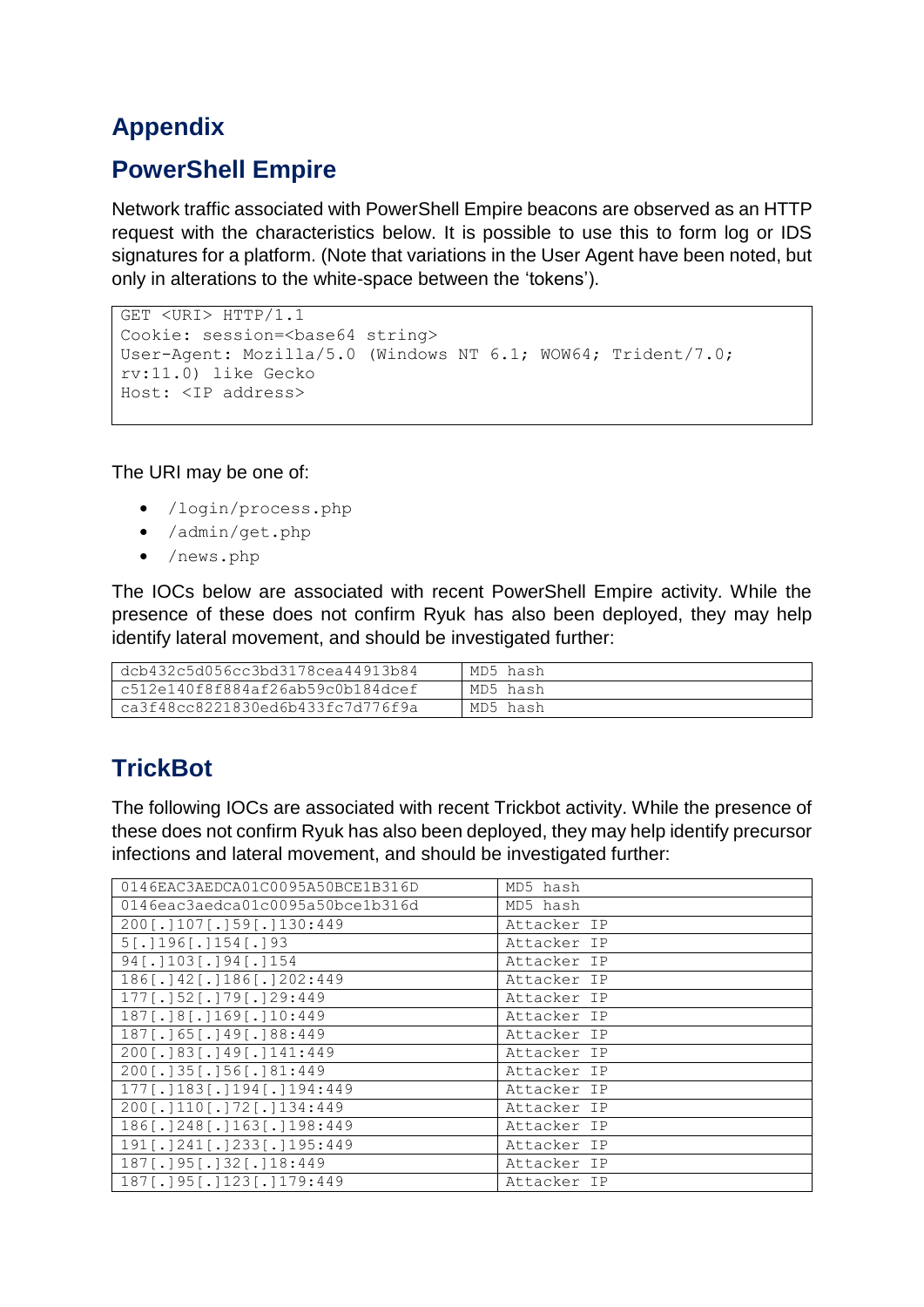The file paths below may indicate the presence of malware related to this activity on a system:

| c:\Windows\System32\setup.exe                                            |  |
|--------------------------------------------------------------------------|--|
| c:\Users\Default\AppData\Roaming\msnet\uetur.exe                         |  |
| c:\Users\*\AppData\Roaming\msnet\uetur.exe                               |  |
| c:\Users\*\AppData\Roaming\msnet                                         |  |
| c:\Windows\System32\config\systemprofile\AppData\Roaming\msnet\uetut.exe |  |
| c:\Windows\System32\config\systemprofile\AppData\Roaming\msnet           |  |
| c:\Windows\System32\Tasks\Ms net                                         |  |

#### **Yara rules for Ryuk**

The following Yara rules are associated with recent Ryuk activity. Any results should be further checked to identify false positives:

```
rule ryuk_custom_packer
{
   meta:
     description = "Rule for detecting the packed Ryuk binary"
     author = "NCSC"
     hash = 
"b895399bdd8b07b14e1e613329b76911ebe37ab038e4b760f41e237f863b4964"
   strings:
    $ = \{ 55 \text{ } 8b \text{ } ec \text{ } 8b \text{ } 45 \text{ } 08 \text{ } 8d \text{ } 04 \text{ } c5 \text{ } 4d \text{ } 01 \text{ } 00 \text{ } 00 \text{ } 5d \text{ } c3 \text{ } } $ = { 83 c4 04 ba ed 6e 46 00 81 ea 1d 4e 06 00 ff e2 8b e5 5d c3 }
    $ = { ba 01 00 00 00 85 d2 74 02 eb f5 8b e5 5d c3 }
    $ = {8b 45 fc 83 c0 02 89 45 fc 81 7d fc 7b a1 c2 00 73 02 eb ec } condition:
    uint16(0) == 0x5a4d and uint32(uint32(0x3c)) == 0x00004550 and all of
them
}
```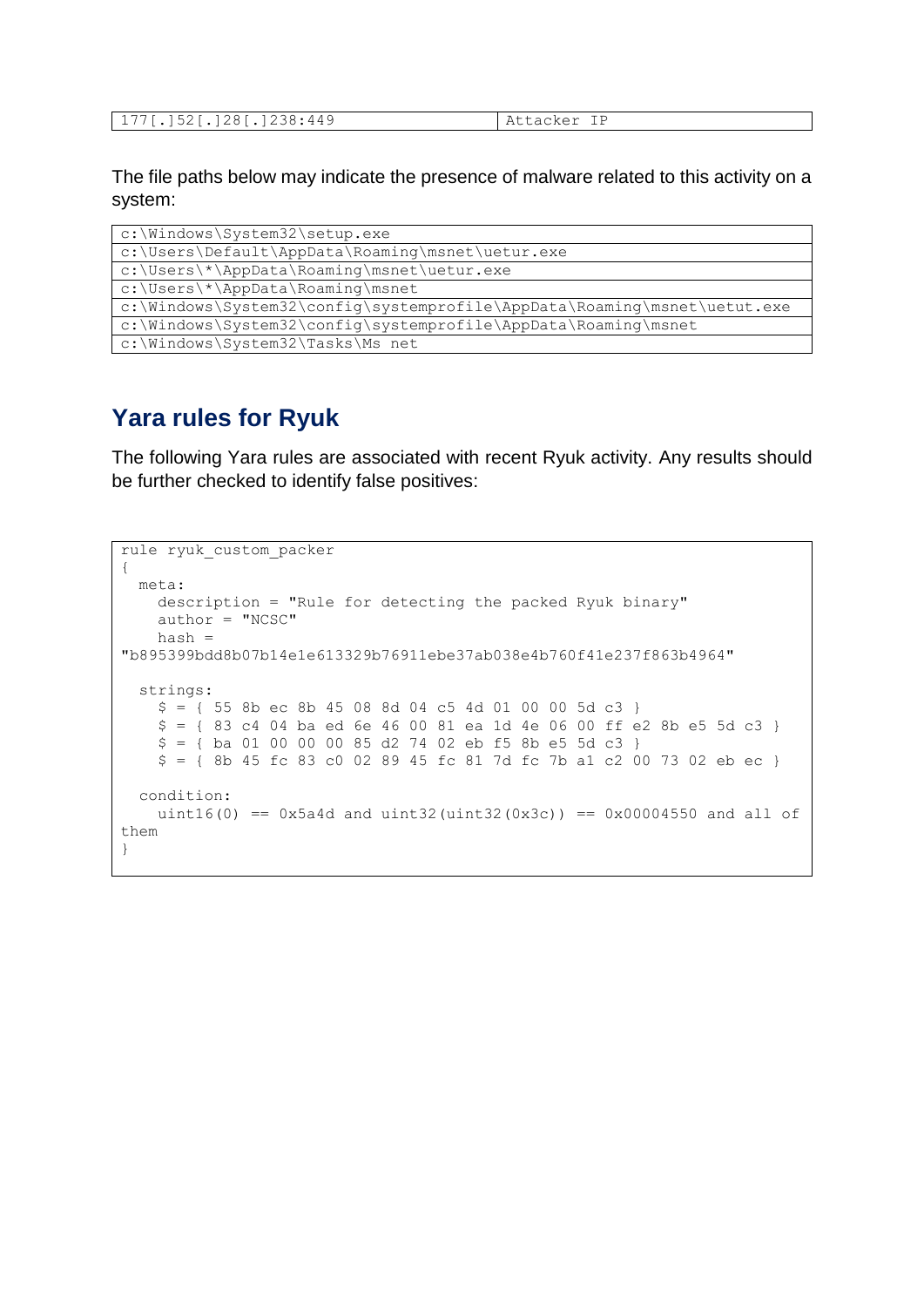```
rule ryuk_afx_packer
{
  meta:
    description = "Rule for detecting the packed Ryuk binary"
   author = "NCSC"hash =
"fe55650d8b1b78d5cdb4ad94c0d7ba7052351630be9e8c273cc135ad3fa81a75"
  strings:
    $ = { 3C EB AB AD 17 E5 B3 50 80 18 F1 2A 1C 30 CB 82 }
\mathsf{S} ="KQAAADFZc3EAAAAAs8ws/pW8/pa4/pa8AWm8/i68/pa8/pa8vpa8/pa8/pa8/pa8/pa8/pa8
/pa8/pa8/pa8/pa8/pa8/pa8/pe8/pijRJi8Sp9x3y69sludqv7VjbbM" ascii
    $ = { 52 2F 43 34 16 4E 2D 67 16 4E 2D 67 16 4E 2D 67 40 51 3E 67 36 
4E 2D 67 16 4E 2D 67 0D 4E 2D 67 74 51 3E 67 07 4E 2D 67 16 4E 2C 67 C3 4F 
2D 67 95 52 23 67 0A 4E 2D 67 FE 51 27 67 98 4E 2D 67 FE 51 26 67 4E 4E 2D 
67 AE 48 2B 67 17 4E 2D 67 52 69 63 68 16 4E 2D 67 } 
  condition:
   uint16(0) == 0x5a4d and uint32(uint32(0x3c)) == 0x00004550 and all of
them
}
```

```
rule ryuk main artefacts
{
  meta:
    description = "Rule for detecting the main Ryuk payload"
   author = "NCSC" strings:
    $ = "RYK" wide
     $ = "RyukReadMe.html" wide
    $ = "UNIQUE ID DO NOT REMOVE" wide
    $ = "\\users\\Pubble\\Tinish" wide$ = "\\users\\Public\\sys" wide$ = "\\Documents and Settings\\Default User\\finish" wide $ = "\\Documents and Settings\\Default User\\sys" wide
   condition:
   uint16(0) == 0x5a4d and uint32(uint32(0x3c)) == 0x00004550 and all of
them
}
```